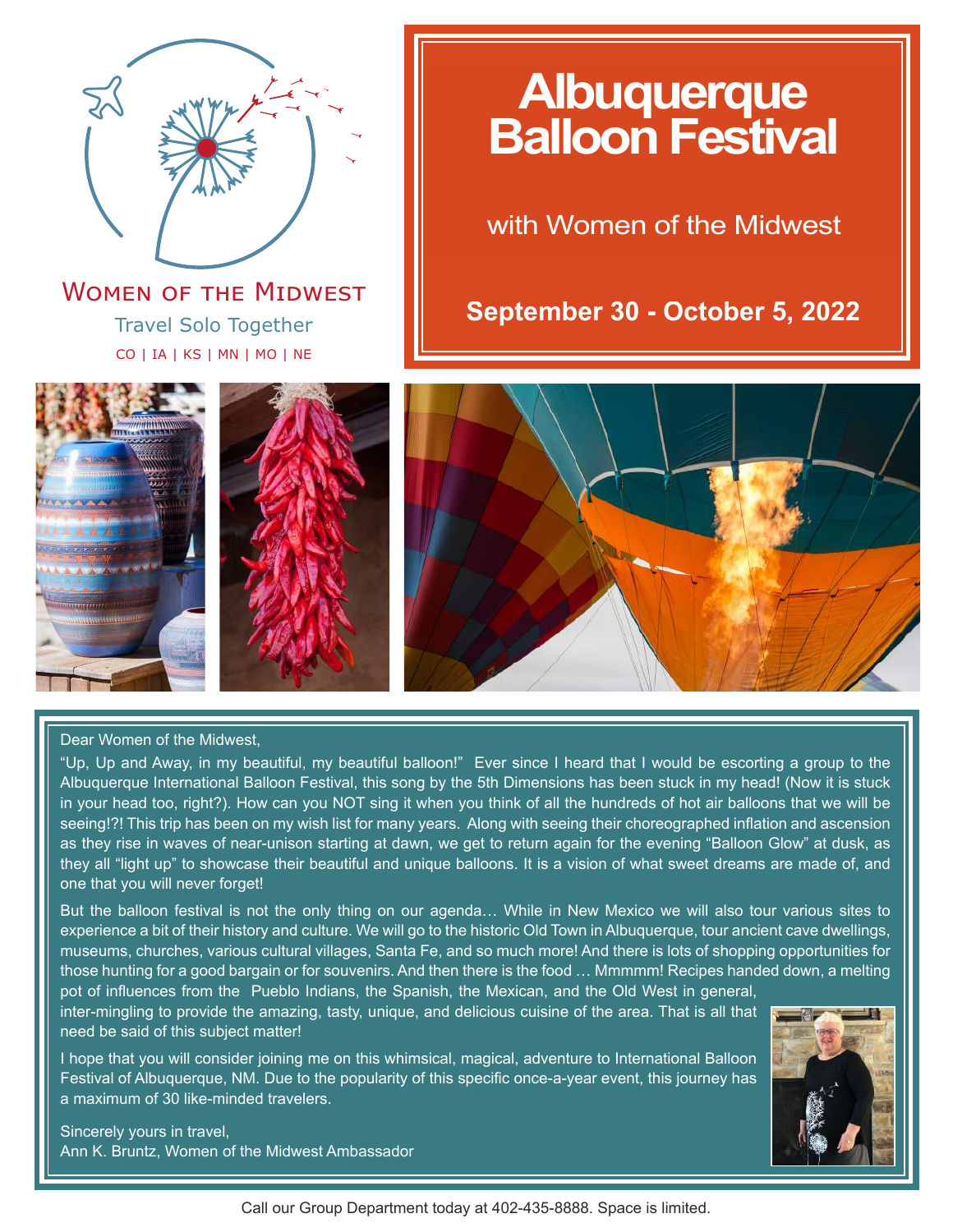

**September 30, 2022 Friday**

Albuquerque - New Mexico

Our wonderful Balloon Festival adventure begins as we fly to Albuquerque, founded in 1706. We meet our professional tour director upon arrival to Albuquerque airport, board our deluxe motor coach, and check in to our hotel for a two night stay. Then there is time to relax, explore a bit or unwind before we enjoy a welcome dinner with our fellow Women of the Midwest travelers. D

# **October 1, 2022 Saturday**

**Albuquerque** After a hearty breakfast, we head out to





experience one of the most photographed events in the world, the Albuquerque International Balloon Race and Fiesta.

We will view over 100 colorful balloons from around the world at Dawn Patrol, followed by the Mass Ascension. The balloons make the sky become a pallet of multicolored orbs dancing in the cool and crisp morning light.

We will then appreciate an Albuquerque city tour featuring the Indian Pueblo Cultural Center depicting the history and culture of New Mexico's 19 Native American pueblos. The Pueblo Harvest Cafe is a top spot for traditional and modern Pueblo fare. From mutton stew and fry bread, to cedar plank salmon or rainbow trout, there's something for everyone's taste.

We stop for a stroll in historic Old Town. Formed as a square to defend against invaders, Old Town's adobes extend several blocks that were once private homes, but now compose shops, galleries, and restaurants. Like most top tourist destinations, Old Town has a commercial veneer, but beneath this layer of tchotchkes - or souvenirs, lies a roadmap through Albuquerque's history. The Plaza has been the town's focal point since it's 1706 founding. San Felipe de Neri Church sits on the northside of the Plaza and is noted for its more than 300-year-old parish.

Later we will witness the Balloon Glow, where just before dusk, burners from hundreds of balloons light up the evening sky. B



# **October 2, 2022 Sunday**

Bandelier - Los Alamos - Santa Fe This morning we will depart from Albuquerque and travel to Bandelier National Monument, best known for mesas, sheer-walled canyons, rock art and ancestral Pueblo dwellings.

Deserted caves ingeniously built into the living rock of the mountain, attest to the Indians who lived here long ago. Like the Anasazi of Utah and Colorado, the beautiful cave dwellings are a testament to these people's hard work and creativity. Warm in winter, with clever openings in the roofs to let out the smoke, and cool in summer, one has to climb up a ladder to access the gently curving openings. And from inside, you view spectacular vistas over the valley: a perfect dwelling. Next on today's program is Los Alamos. Just like an episode of the X-Files, you can't actually visit the Los Alamos National Laboratory (shhhh, The Truth is Out There). However, the next best thing is the Bradbury Science Museum, a great spot for history and science buffs interested in Los Alamos and the Manhattan Project - which produced the atomic bomb. There is an ample display of declassified experiments from the laboratory, artifacts and documents from the World War II along with life-size replicas of "Fat Man" and "Little Boy", the atomic bombs dropped on Japan. Santa Fe is our last stop and home for a three night stay. Perched at 7,000 feet above sea level, the historic, high-desert city of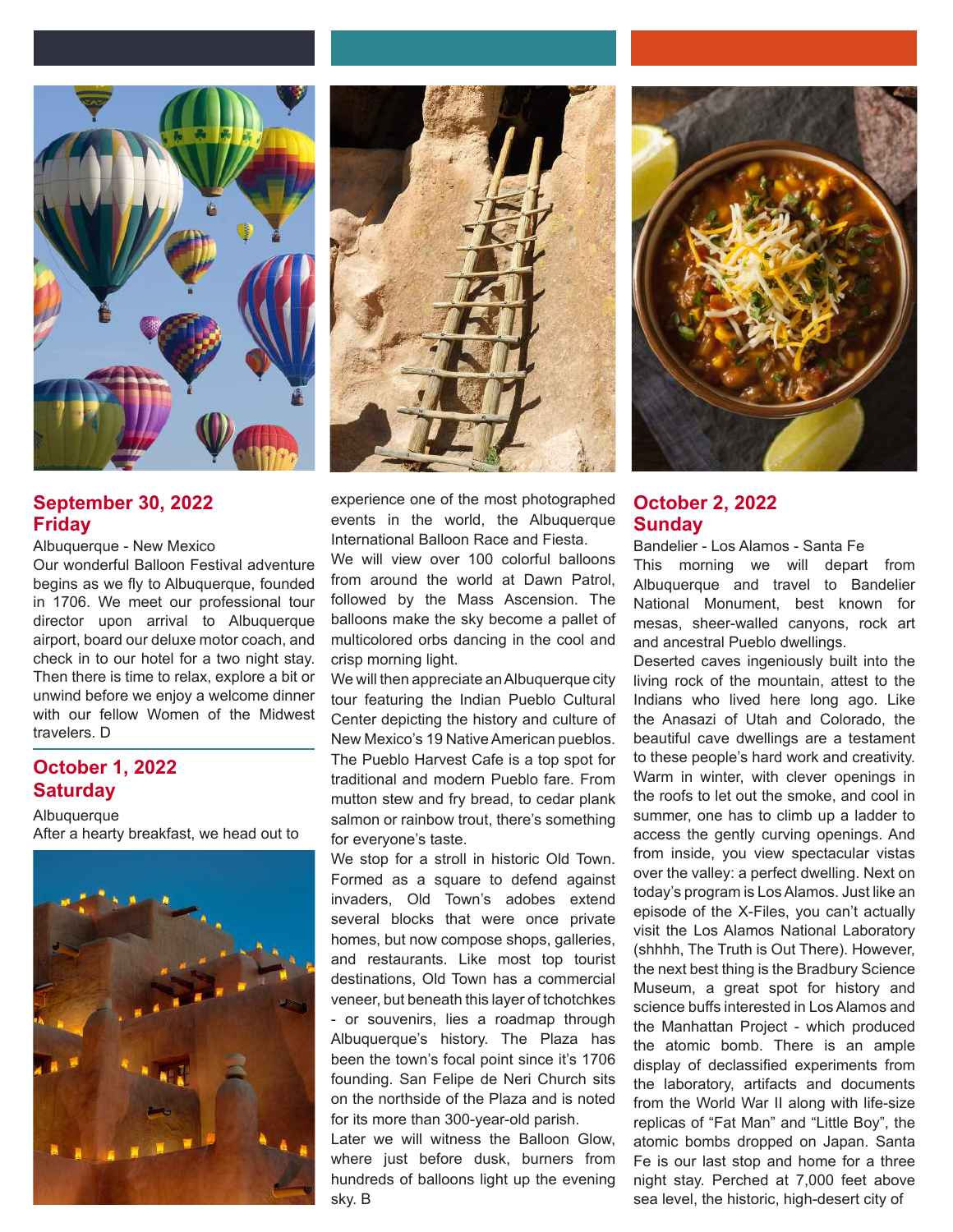

Santa Fe, with its low-slung adobe architecture, exists as a cultural epicenter with deep roots in Spanish, Native American, and Mexican traditions. The charming, 400-year-old state capital, also known as the "City Different," is an intimate haven for music, diverse art galleries and museums, with memorable outdoor adventures, and renowned Southwestern dining. The magical city backs up to the mysterious Sangre de Cristo Mountains and lures us with its stunning skies, pure and rarefied air, vast open landscapes, and earthy pueblo architecture. B

### **October 3, 2022 Monday**

Santa Fe - Taos - Santa Fe

After breakfast, we head out and travel north via the "High Road to Taos" passing through ancient villages founded in the 1700's. This drive is best described as poetic, on the 56-mile day trip from Santa Fe to Taos. We will make a stop in the Spanish village of Chimayo to visit El Santuario, a small adobe chapel where people gather for mass and scoop up "Holy Dirt" purported to have magic healing properties.

We arrive in Taos, the historic home of the Pueblo Indians, where we will enjoy a brief Taos City Tour and learn about this fascinating city, rich in culture and scenery. Atop a plateau between the Rio Grande and the Sangre de Cristo Mountains, Taos has lured artists and writers since the 19th century.

There is time for lunch on your own and shopping in the Taos Plaza. Later



experience a tour of the Taos Pueblo, one of the oldest, continuously inhabited communities in North America, before returning to Santa Fe. B

# **October 4, 2022 Tuesday**

### Santa Fe

After a filling breakfast, it's time to discover Santa Fe, the upscale resort and artist community with Spanish-Pueblo roots. We will appreciate the wonderful Santa Fe City Tour including details about the history, culture and unique architecture of this interesting city. Points of interest are the Plaza, Loretto Chapel and the Palace of the Governors, a Santa Fe landmark built in 1610.

What's up for lunch? The diverse food scene is a melting pot of Spanish, Mexican, Cowboy, Mediterranean, and Pueblo Native American influences. Earthy tamales, enchiladas, and chile rellenos are classic Southwestern offerings. The official New Mexico state question, "Red or Green?", asks what chili sauce you want smothered on your dish (red is more pungent, green is packed with heat). For a taste of both, the marriage of red and green is known as Christmas.

Savor the rest of the day and evening at your own pace in this historic city and explore the many art galleries, museums, restaurants and shops. Rest assured, there's no shortage of unique souvenirs and quality shopping. Santa Fe takes top honors for Southwestern artisanal wares,

art collections, and vintage finds. Tonight we will delight in and have fun during our farewell dinner at a local restaurant in the Santa Fe area. B | D

### **October 5, 2022 Wednesday**

Santa Fe - Albuquerque - Return home This morning we return to Albuquerque airport for our flight home filled with unforgettable memories of our Albuquerque Balloon Festival tour with Women of the Midwest! B

> Itinerary subject to change  $B = B$ reakfast  $D = D$ inner

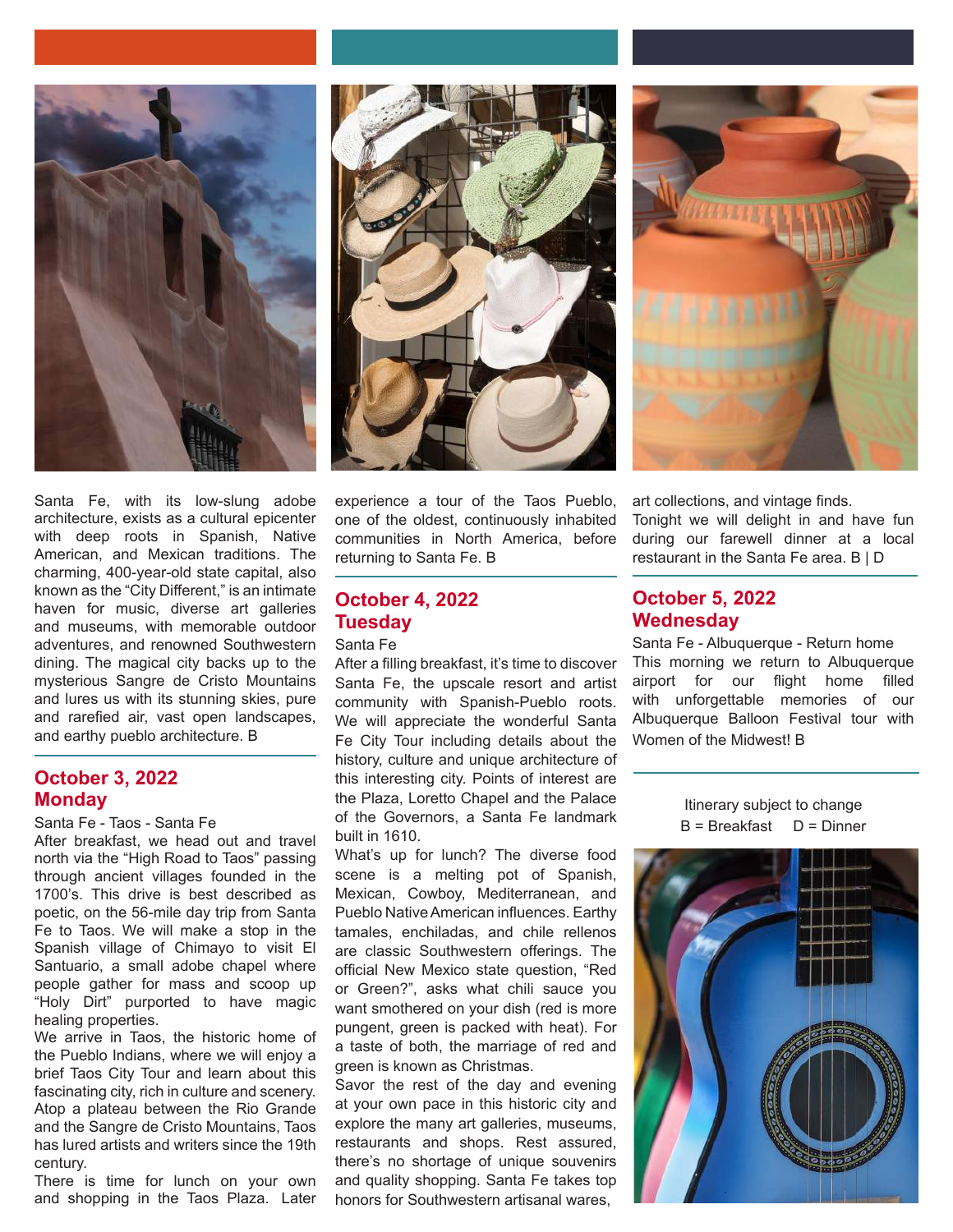

| <b>Package Price including air:</b>          |               |
|----------------------------------------------|---------------|
| Per person in a shared double room:          | \$3.295       |
| Der nersen in a eingle reem (limited reems): | <b>CO ODE</b> |

er person in a single room (limited rooms)

\*Triple rooms on request

*Remember our "Pair & Share" service for solo travelers.*

A non-refundable deposit of \$500 per person is required upon signing up. The deposit can be paid by cash, check or credit card. The balance is due on June 1, 2022, and is non-refundable. The balance can be paid by cash or check. Credit card payment(s) (any payment applied to the tour after the deposit) will access a 3.5% fee.

We recommend travel insurance to help protect you and your trip investment against the unexpected. For your convenience, we offer a plan provided by Travelex Insurance Services. For rates and plan highlights, please contact us.

*Travelex Insurance Services, Inc CA Agency License #0D10209. Travel Insurance is underwritten by Berkshire Hathaway Specialty Insurance Company, NAIC #22276.*

*This tour will be materialized with a minimum of 15 and a maximum of 30 travelers. Should the number of travelers fall below 15, all funds paid to Executive Travel will be refunded by January 6, 2022.*

# **To register contact:**

# *<b>AExecutiveTravel*

1212 O Street • Lincoln, NE 68508 Phone: 402-435-8888 (ask for Group Department) Fax: 402-435-2735 GroupDepartment@executivetravel.com www.executivetravel.com

SECURE ONLINE REGISTRATION LINK: https://fs28.formsite.com/vLu8mE/WMWBAL22/

### **Tour Activity 1 2 3 4 - This Journey is level 2:**

Between the scheduled sightseeing tours included in the program and personal exploration, you can expect to walk 3 miles or more over the course of a day typically on pavements. This tour is not recommended for guests with walking difficulties. Comfortable, sturdy shoes are recommended.

### **Accommodation:**

Local 3+ and 4-star hotels. Final accommodation will be confirmed 90 days prior to departure.

### **Air, included in your package:**

Group airfare is included. Pricing and specific itinerary will be available by the beginning of February 2022. All registered travelers will be notified.

If you wish to travel from a different city than Omaha, please let us know and we will make sure to customize your air. A supplement could occur.

### **Included:**

- Roundtrip airfare Omaha-Albuquerque-Omaha\*, economy class
- 5 overnights at 3+ and 4-star hotels
- 5 x breakfast
- 2 x dinner
- All tours and admissions as per tour program
- Transportation with private deluxe motor coach
- Baggage handling at hotels (1 suitcase per person)
- Tour host/Women of the Midwest Ambassador, September 30 October 5, 2022
- Professional, local tour director from arrival to Albuquerque on September 30 until departure from Albuquerque on October 5, 2022
- All local taxes and fees
- \*Direct flights not guaranteed.

### **Not Included:**

- Airline Baggage fees (estimate \$35 for first checked bag)
- Gratuities for local tour director (at your own discretion, we recommend \$5 per day)
- Personal expenses
- Meals other than mentioned in the tour program
- Entrances to monuments and/or museums other than mentioned
- Professional fees, \$50.00 per person due at time of reservation
- Anything not mentioned in the inclusions



WOMEN OF THE MIDWEST Travel Solo Together CO | IA | KS | MN | MO | NE A wholly-owned division of Executive Travel Inc.

Forwarding registration and deposit signifies that you agree to the terms and conditions found at executivetravel.com/eti-home/vacation/escorted-tours